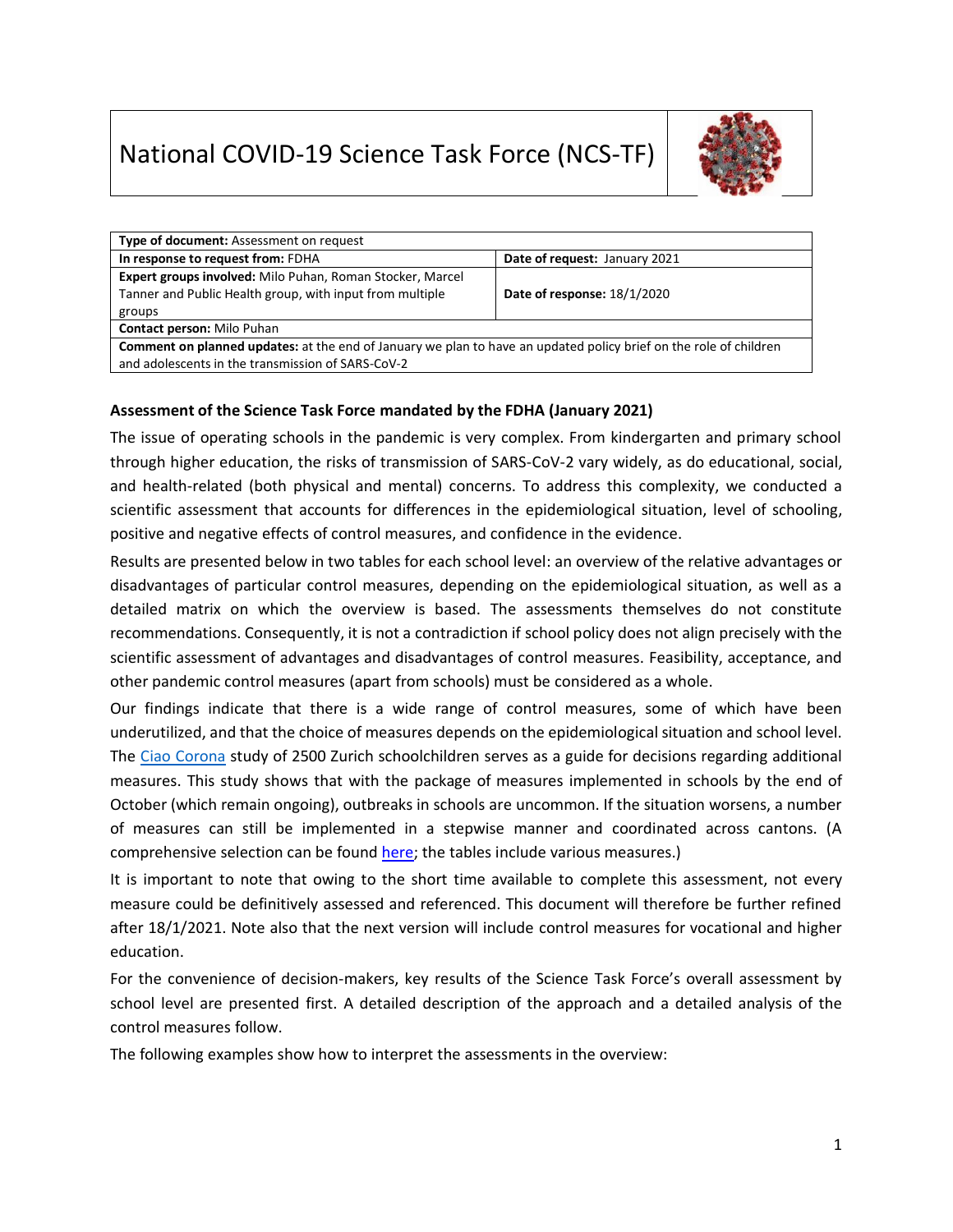| Advantages Disadvantages | The advantages and disadvantages of a measure are balanced (circle on a balanced scale). Confidence in the<br>evidence is low (red), so the balance of advantages and disadvantages is likely to change with additional<br>evidence. |
|--------------------------|--------------------------------------------------------------------------------------------------------------------------------------------------------------------------------------------------------------------------------------|
| Advantages Disadvantages | The advantages of a measure slightly outweigh the disadvantages (one circle). Confidence in the evidence is<br>moderate (yellow), so the balance of advantages and disadvantages may change with additional evidence.                |
| Advantages Disadvantages | The disadvantages of a measure moderately outweigh the advantages (two circles). Confidence in the<br>evidence is high (green), so the balance of advantages and disadvantages is unlikely to change with<br>additional evidence.    |
| Advantages Disadvantages | The advantages of a measure strongly outweigh the disadvantages (three circles). Confidence in the<br>evidence is moderate (yellow), so the balance of advantages and disadvantages may change with additional<br>evidence.          |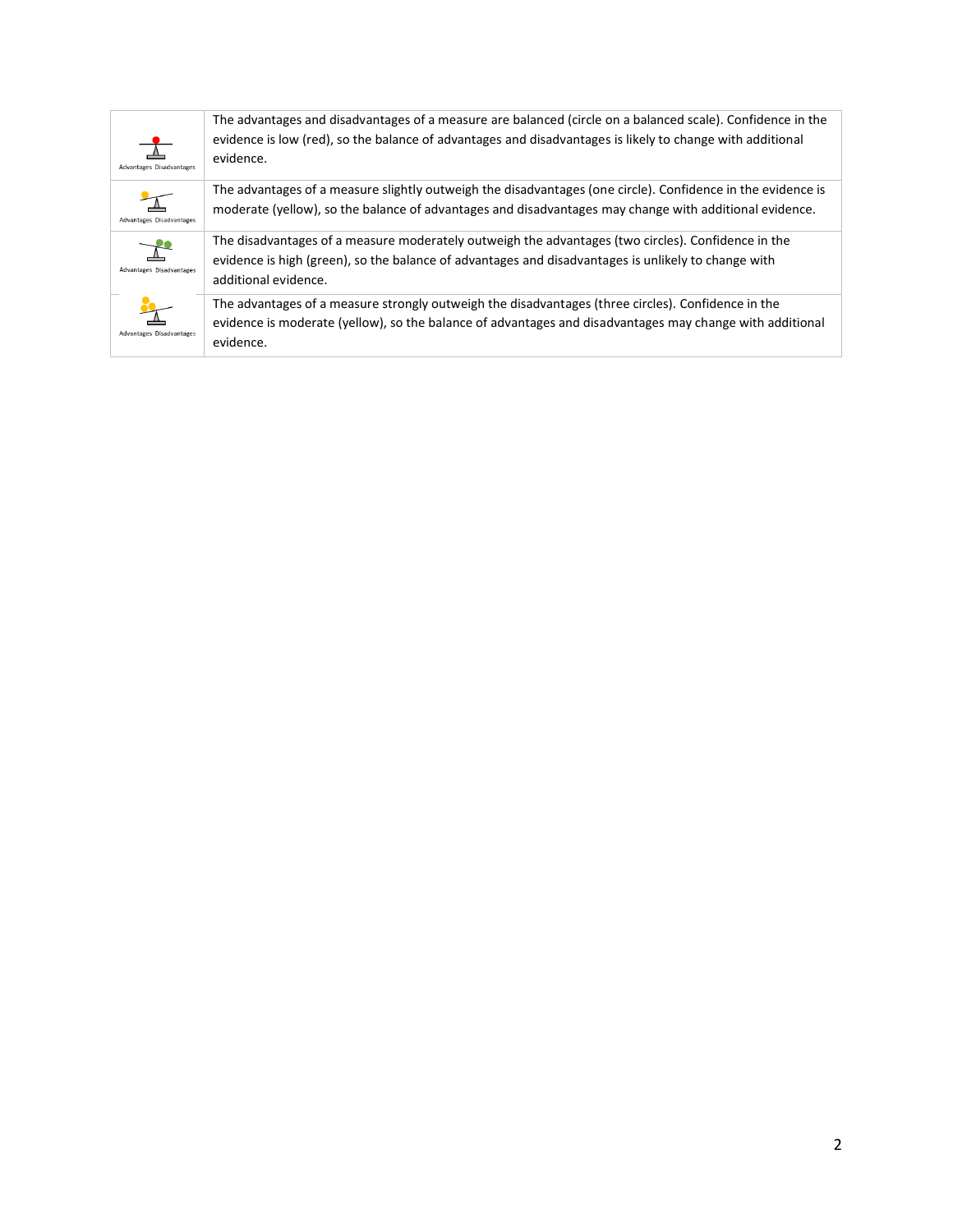|                                                                 | Epidemiological situation in a specific region or canton |                          |                          |  |  |  |  |  |
|-----------------------------------------------------------------|----------------------------------------------------------|--------------------------|--------------------------|--|--|--|--|--|
| <b>Control measures</b>                                         | <b>Under control</b>                                     | <b>Serious</b>           | <b>Very serious</b>      |  |  |  |  |  |
| General measures <sup>a</sup>                                   | Advantages Disadvantages                                 | Advantages Disadvantages | Advantages Disadvantages |  |  |  |  |  |
| Sick teachers and sick children<br>stay at home                 | Advantages Disadvantages                                 | Advantages Disadvantages | Advantages Disadvantages |  |  |  |  |  |
| <b>Masks for teachers</b>                                       | Advantages Disadvantages                                 | Advantages Disadvantages | Advantages Disadvantages |  |  |  |  |  |
| Masks for pupils b                                              | Advantages Disadvantages                                 | Advantages Disadvantages | Advantages Disadvantages |  |  |  |  |  |
| No mixing of classes c                                          | Advantages Disadvantages                                 | Advantages Disadvantages | Advantages Disadvantages |  |  |  |  |  |
| <b>Testing and quarantine of close</b><br>contacts or classes d | Advantages Disadvantages                                 | Advantages Disadvantages | Advantages Disadvantages |  |  |  |  |  |
| <b>Regular testing in schools</b>                               | Advantages Disadvantages                                 | Advantages Disadvantages | Advantages Disadvantages |  |  |  |  |  |
| <b>Reduced class size</b>                                       | Advantages Disadvantages                                 | Advantages Disadvantages | Advantages Disadvantages |  |  |  |  |  |
| Distance learning <sup>e</sup>                                  | Advantages Disadvantages                                 | Advantages Disadvantages | Advantages Disadvantages |  |  |  |  |  |

### **Overview of advantages and disadvantages of individual control measures for primary schools**

#### **Notes**

<sup>a</sup> General measures: Hand hygiene, no handshaking, teachers keep 1.5 meters distance from pupils, good ventilation, clean toilets and surfaces, outdoor classes, no camps or field trips, no events with non-school personnel (e.g. parents). HEPA filters should be used when adequate ventilation is not possible.

<sup>b</sup> The assessment differs slightly between primary school pupils and >12-year-olds because of possible negative effects (see detailed table) in an epidemiological situation under control.

<sup>c</sup> This includes no mixing of classes in school; staggered arrival, canteen, and break times; staggered lunchtimes; additional activities and noncontact sports outdoors (possibly with masks); and other control measures, depending on the epidemiological situation.

 $d$  The extent of testing in schools with cases and instructions for quarantine should depend on the epidemiological situation (e.g. whole classes or schools if the situation is very serious, only close contacts when the situation is under control).

<sup>e</sup> As distance learning is not possible for all pupils (e.g. lack of infrastructure, no place to study, or other social problems), arrangements should always be made to teach these pupils on-site.

**Note for all school levels**: Parents may request home schooling to better protect family members at high risk. This topic was deliberately excluded among control measures in the table, because attitudes toward it vary widely and science can make only a very limited contribution. Decision-makers, however, may wish to consider this issue.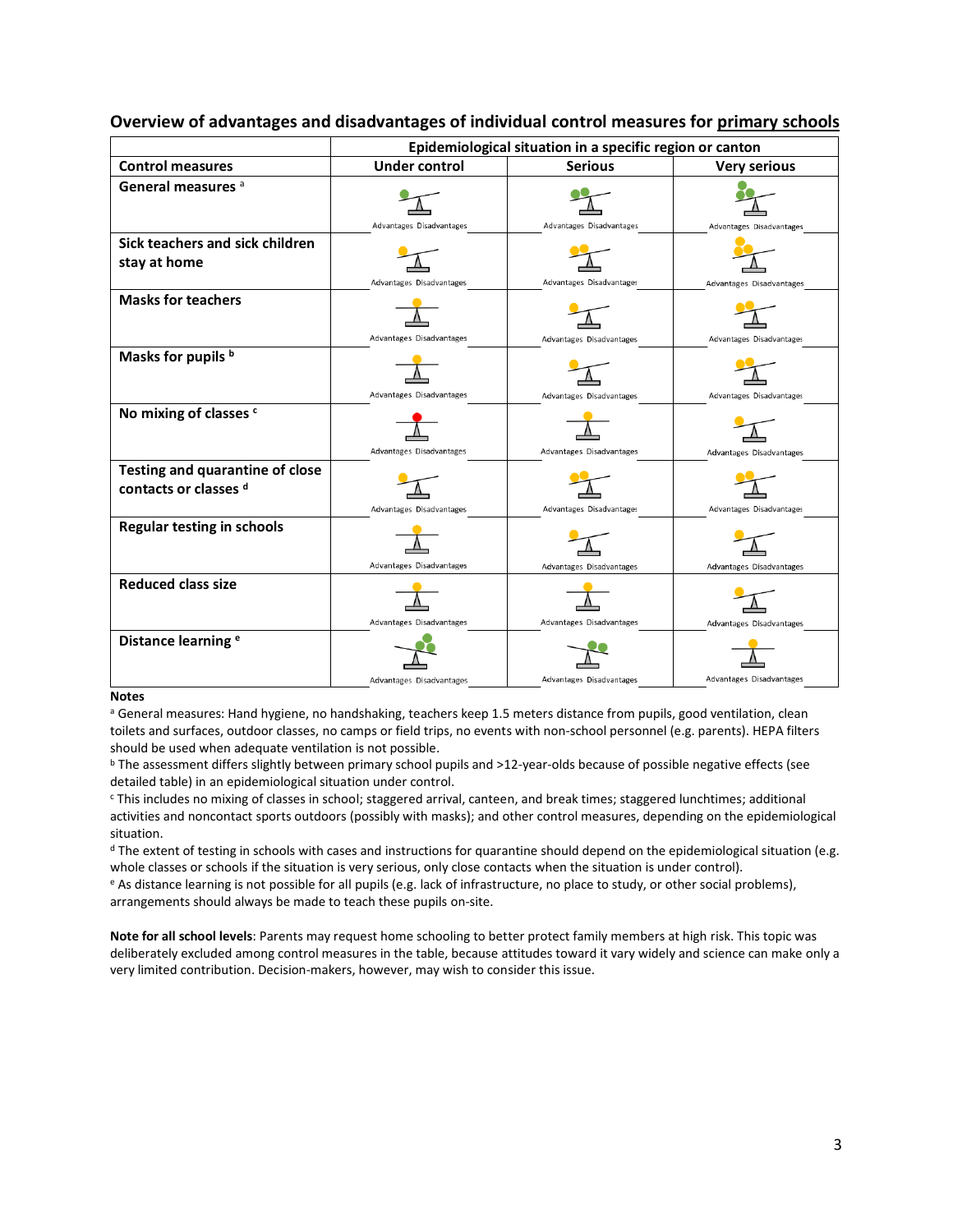# **Overview of advantages and disadvantages of individual control measures for secondary level I**

|                                                                 | Epidemiological situation in a specific region or canton |                          |                          |  |  |  |  |
|-----------------------------------------------------------------|----------------------------------------------------------|--------------------------|--------------------------|--|--|--|--|
| <b>Control measures</b>                                         | <b>Under control</b>                                     | <b>Serious</b>           | <b>Very serious</b>      |  |  |  |  |
| General measures a                                              | Advantages Disadvantages                                 | Advantages Disadvantages | Advantages Disadvantages |  |  |  |  |
| Sick teachers and sick children<br>stay at home                 | Advantages Disadvantages                                 | Advantages Disadvantages | Advantages Disadvantages |  |  |  |  |
| <b>Masks for teachers</b>                                       | Advantages Disadvantages                                 | Advantages Disadvantages | Advantages Disadvantages |  |  |  |  |
| <b>Masks for pupils</b>                                         | Advantages Disadvantages                                 | Advantages Disadvantages | Advantages Disadvantages |  |  |  |  |
| No mixing of classes b                                          | Advantages Disadvantages                                 | Advantages Disadvantages | Advantages Disadvantages |  |  |  |  |
| <b>Testing and quarantine of close</b><br>contacts or classes c | Advantages Disadvantages                                 | Advantages Disadvantages | Advantages Disadvantages |  |  |  |  |
| <b>Regular testing in schools</b>                               | Advantages Disadvantages                                 | Advantages Disadvantages | Advantages Disadvantages |  |  |  |  |
| <b>Reduced class size</b>                                       | Advantages Disadvantages                                 | Advantages Disadvantages | Advantages Disadvantages |  |  |  |  |
| Distance learning d                                             | Advantages Disadvantages                                 | Advantages Disadvantages | Advantages Disadvantages |  |  |  |  |

### **Notes**

a General measures: Hand hygiene, no handshaking, teachers keep 1.5 meters distance from pupils, good ventilation, clean toilets and surfaces, outdoor classes, no camps or field trips, no events with non-school personnel (e.g. parents). HEPA filters should be used when adequate ventilation is not possible.

<sup>c</sup> The extent of testing in schools with cases and instructions for quarantine should depend on the epidemiological situation (e.g. whole classes or schools if the situation is very serious, only close contacts when the situation is under control).

<sup>d</sup> As distance learning is not possible for all pupils (e.g. lack of infrastructure, no place to study, or other social problems), arrangements should always be made to teach these pupils on-site.

<sup>b</sup> This includes no mixing of classes in school; staggered arrival, canteen, and break times; staggered lunchtimes; additional activities and noncontact sports outdoors (possibly with masks); and other control measures, depending on the epidemiological situation.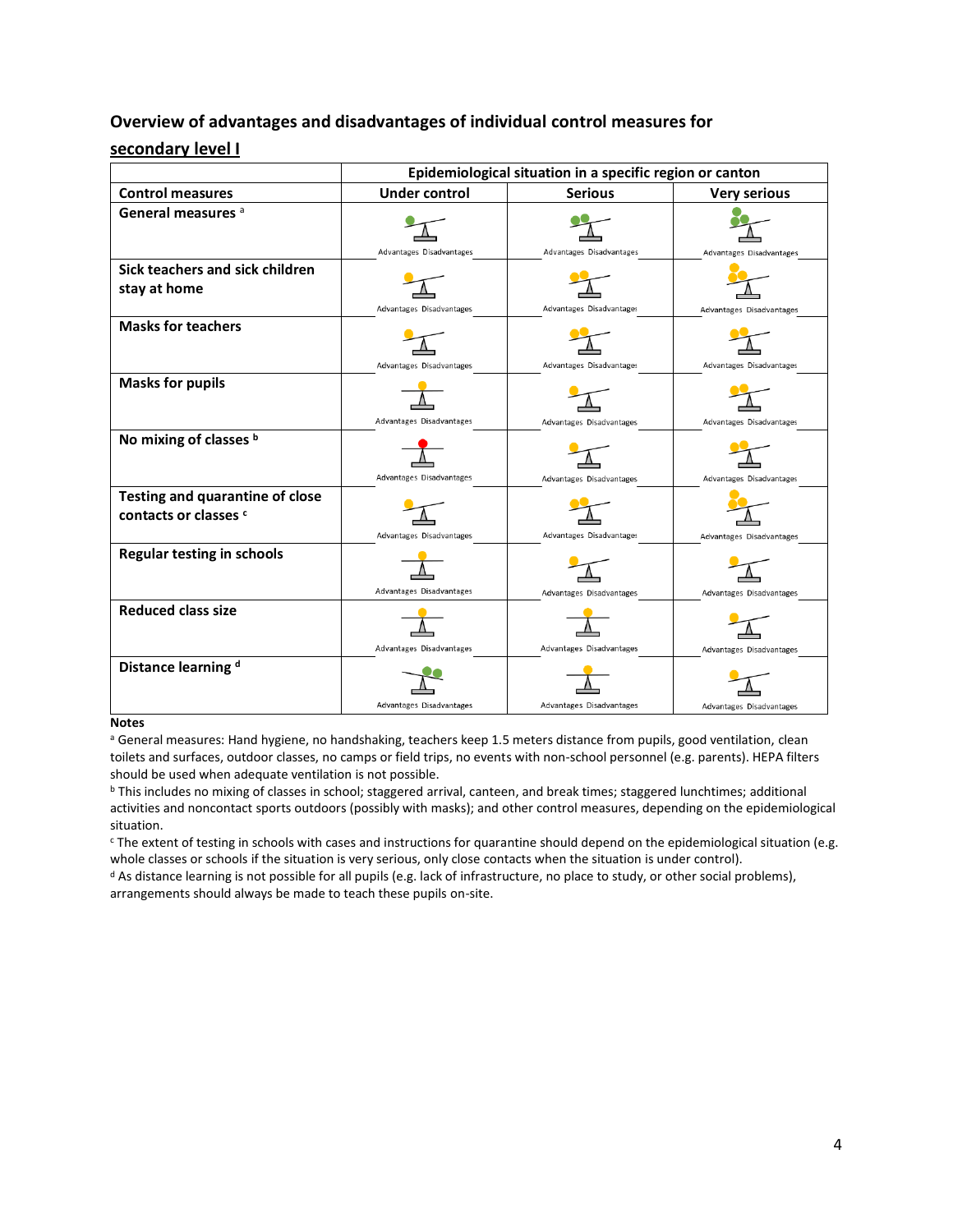# **Overview of advantages and disadvantages of individual control measures for secondary level II**

|                                                                 | Epidemiological situation in a specific region or canton |                          |                          |  |  |  |  |  |
|-----------------------------------------------------------------|----------------------------------------------------------|--------------------------|--------------------------|--|--|--|--|--|
| <b>Control measures</b>                                         | <b>Under control</b>                                     | <b>Serious</b>           | <b>Very serious</b>      |  |  |  |  |  |
| General measures <sup>a</sup>                                   | Advantages Disadvantages                                 | Advantages Disadvantages | Advantages Disadvantages |  |  |  |  |  |
| Sick teachers and sick children<br>stay at home                 | Advantages Disadvantages                                 | Advantages Disadvantages | Advantages Disadvantages |  |  |  |  |  |
| <b>Masks for teachers</b>                                       | Advantages Disadvantages                                 | Advantages Disadvantages | Advantages Disadvantages |  |  |  |  |  |
| <b>Masks for pupils</b>                                         | Advantages Disadvantages                                 | Advantages Disadvantages | Advantages Disadvantages |  |  |  |  |  |
| No mixing of classes b                                          | Vorteile Nachteile                                       | Advantages Disadvantages | Advantages Disadvantages |  |  |  |  |  |
| <b>Testing and quarantine of close</b><br>contacts or classes c | Advantages Disadvantages                                 | Advantages Disadvantages | Advantages Disadvantages |  |  |  |  |  |
| <b>Regular testing in schools</b>                               | Advantages Disadvantages                                 | Advantages Disadvantages | Advantages Disadvantages |  |  |  |  |  |
| <b>Reduced class size</b>                                       | Advantages Disadvantages                                 | Advantages Disadvantages | Advantages Disadvantages |  |  |  |  |  |
| Distance learning d                                             | Advantages Disadvantages                                 | Advantages Disadvantages | Advantages Disadvantages |  |  |  |  |  |

### **Notes**

a General measures: Hand hygiene, no handshaking, teachers keep 1.5 meters distance from pupils, good ventilation, clean toilets and surfaces, outdoor classes, no camps or field trips, no events with non-school personnel (e.g. parents). HEPA filters should be used when adequate ventilation is not possible.

<sup>b</sup> This includes no mixing of classes in school; staggered arrival, canteen, and break times; staggered lunchtimes; additional activities and noncontact sports outdoors (possibly with masks); and other control measures, depending on the epidemiological situation.

<sup>c</sup> The extent of testing in schools with cases and instructions for quarantine should depend on the epidemiological situation (e.g. whole classes or schools if the situation is very serious, only close contacts when the situation is under control).

<sup>d</sup> As distance learning is not possible for all pupils (e.g. lack of infrastructure, no place to study, or other social problems), arrangements should always be made to teach these pupils on-site.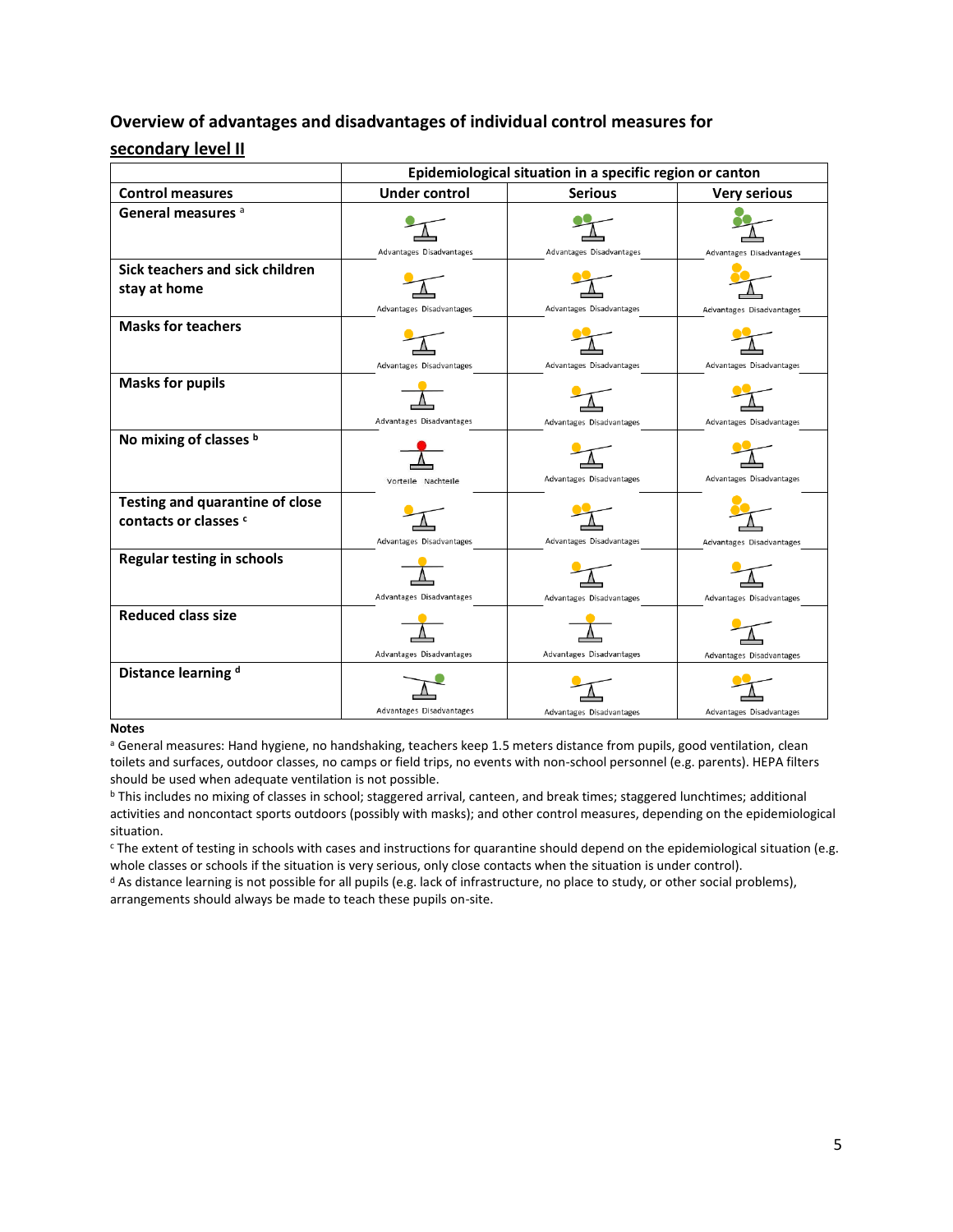### **Description of the approach to assessing control measures in schools:**

- Primary, lower secondary, and upper secondary school levels have been considered separately. This is particularly important for secondary schools. With the transition here to adolescence and young adulthood, these pupils are regarded epidemiologically as adults (see th[e policy brief](https://sciencetaskforce.ch/en/policy-brief/the-role-of-children-and-adolescents-0-18-years-of-age-in-the-transmission-of-sars-cov-2-2/) on children).
- The same effects were assessed for each control measure and school level, namely, reduction of SARS-CoV-2 transmission as a *positive* consequence of control measures versus impaired learning progress, social development, and mental health as *negative* consequences.
- For reasons of simplicity, we distinguished between three epidemiological situations: "Under control," "Serious," and "Very serious." The epidemiological situation cannot be adequately described by a single indicator (e.g. cases per week per 100,000 inhabitants). Consequently, the situation for a canton as a whole should be assessed using a combination of indicators (e.g. case numbers, change in case numbers, hospitalizations, the value of Re, development of new mutations), as the Task Force does in its assessment of the epidemiological situation. A situation "Under control" has sporadic outbreaks but no general increase in local transmission (e.g. as was the case in July–August 2020 in many cantons). In a "Serious" situation there is increased local transmission, and in a "Very serious" situation there is both increased local transmission and risk posed by new mutations.
- Evidence available for children and young people outside the school setting is detailed in the policy brief on [children.](https://sciencetaskforce.ch/en/policy-brief/the-role-of-children-and-adolescents-0-18-years-of-age-in-the-transmission-of-sars-cov-2-2/) We therefore base transmission assessments on evidence that children and adolescents are being infected at similar rates to adults, and that infectivity is higher in adolescents and young adults (>12 years) than in children, and similar to adults. Moreover, adolescents and young adults have greater mobility and travel farther to school than children.
- We distinguished three levels of confidence in the evidence: low confidence when it is based primarily on expert opinion and no scientific evidence exists; moderate confidence when scientific evidence is available but is contradictory or of low quality, or only indirect evidence from outside the school setting exists; and high confidence when scientific evidence is consistent and of moderate to high quality.

### **Explanation of symbols used**

It is nearly impossible to quantify the relative advantages and disadvantages of the effects of control measures. Consequently, we assessed them using simplified categories. The confidence in the evidence and the balance of advantages and disadvantages are indicated by color coding:

| No effect of control measures             | 0, 0, 0                           |                                                                            |
|-------------------------------------------|-----------------------------------|----------------------------------------------------------------------------|
| Positive effect:                          |                                   |                                                                            |
| small                                     | $+,+,+$                           |                                                                            |
| medium                                    | $++, ++, ++$                      |                                                                            |
| large                                     | $+++, ++, +++$                    |                                                                            |
| Negative effect:                          |                                   |                                                                            |
| small                                     | -, -, ·                           | Green: high confidence in evidence                                         |
| medium                                    |                                   | Orange: moderate confidence in evidence<br>Red: low confidence in evidence |
| large                                     | т,<br><u>т,</u>                   |                                                                            |
| Advantages and disadvantages are balanced | $\bullet, \bullet, \bullet$       |                                                                            |
| Advantages outweigh disadvantages or vice |                                   |                                                                            |
| versa:                                    |                                   |                                                                            |
| slightly                                  | $\bullet$ , $\bullet$ , $\bullet$ |                                                                            |
| moderately                                | 00, 00, 00                        |                                                                            |
| strongly                                  |                                   |                                                                            |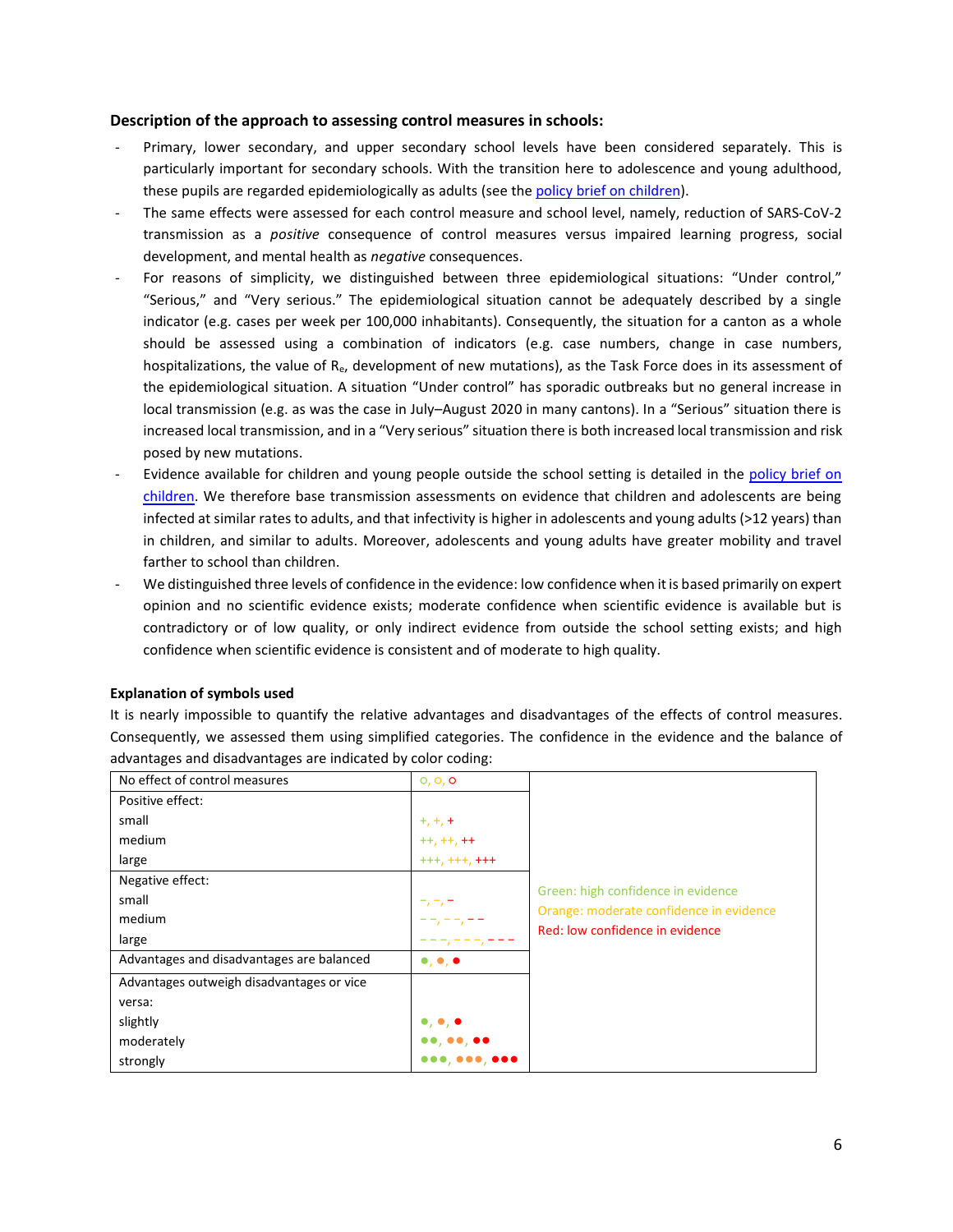# **Detailed analysis for primary schools**

| <b>Measures</b>               | Epidemiological | <b>Reduced transmission in</b> |                 | <b>Negative effects on</b> |               |               | <b>Balance of</b> |  |
|-------------------------------|-----------------|--------------------------------|-----------------|----------------------------|---------------|---------------|-------------------|--|
|                               | situation       | Community /                    | <b>Families</b> | Learning                   | <b>Social</b> | <b>Mental</b> | advantages and    |  |
|                               |                 | Region                         |                 | progress                   | development   | health        | disadvantages     |  |
| General measures <sup>a</sup> | Under control   | ÷.                             | $\circ$         |                            |               |               | Advantage •       |  |
|                               | Serious         | $++$                           | Ŧ               | $\circ$                    | $\circ$       | $\circ$       | Advantage ••      |  |
|                               | Very serious    | $^{+++}$                       | $^{++}$         |                            |               |               | Advantage <b></b> |  |
| <b>Sick teachers and sick</b> | Under control   | $+$                            | $+$             |                            |               |               | Advantage •       |  |
| children stay at home         | <b>Serious</b>  | $++$                           | $++$            | $\circ$                    | $\circ$       | $\circ$       | Advantage ••      |  |
|                               | Very serious    | $^{+++}$                       | $^{+++}$        |                            |               |               | Advantage <b></b> |  |
| <b>Masks for teachers</b>     | Under control   | $+$                            | $\circ$         |                            |               |               |                   |  |
|                               | <b>Serious</b>  | $++$                           | $\ddot{}$       |                            | $\circ$       | $\circ$       | Advantage •       |  |
|                               | Very serious    | $++$                           | $++$            |                            |               |               | Advantage ••      |  |
| <b>Masks for pupils</b>       | Under control   | $\circ$                        | $\circ$         |                            |               |               |                   |  |
|                               | <b>Serious</b>  | $+$                            | $+$             |                            |               |               | Advantage •       |  |
|                               | Very serious    | $++$                           | $++$            |                            |               |               | Advantage ••      |  |
| No mixing of classes b        | Under control   | $\circ$                        | $\circ$         |                            |               |               |                   |  |
|                               | Serious         | ÷                              | $\circ$         | $\circ$                    |               | $\circ$       |                   |  |
|                               | Very serious    | $++$                           | $+$             |                            |               |               | Advantage •       |  |
| <b>Testing and quarantine</b> | Under control   | $+$                            | $+$             | $\circ$                    | $\circ$       | $\circ$       | Advantage •       |  |
| of close contacts or          | <b>Serious</b>  | $++$                           | ÷               | $\circ$                    | $\circ$       | $\circ$       | Advantage ••      |  |
| classes <sup>c</sup>          | Very serious    | $^{+++}$                       | ÷               | _ d                        | _ d           | $-d$          | Advantage ••      |  |
| Regular testing in            | Under control   | $\circ$                        | $\circ$         |                            |               |               |                   |  |
| schools                       | <b>Serious</b>  |                                | Ŧ               | $\circ$                    | $\circ$       | $\circ$       | Advantage •       |  |
|                               | Very serious    | $+$                            | $+$             |                            |               |               | Advantage •       |  |
| <b>Reduced class size</b>     | Under control   | $\circ$                        | $\circ$         |                            |               | $\circ$       |                   |  |
|                               | <b>Serious</b>  | $\circ$                        | $\circ$         | $\circ$                    |               |               |                   |  |
|                               | Very serious    | $+$                            | $+$             |                            |               |               | Advantage •       |  |
| <b>Distance learning</b>      | Under control   | $\circ$                        | $\circ$         |                            |               |               | Disadvantages ••• |  |
|                               | <b>Serious</b>  |                                | ÷               |                            |               |               | Disadvantages ••  |  |
|                               | Very serious    | $++$                           | $^{++}$         |                            |               |               |                   |  |

#### **Notes**

<sup>a</sup> General measures: Hand hygiene, no handshaking, teachers keep 1.5 meters distance from pupils, good ventilation, clean toilets and surfaces, outdoor classes, no camps or field trips, no events with non-school personnel (e.g. parents). HEPA filters should be used when adequate, regular ventilation is not possible.

**b** This includes no mixing of classes in school, staggered arrivals and breaks, staggered lunchtimes, and other measures depending on the epidemiological situation. Additional activities and sports may be held as long as there is no mixing of classes.

<sup>c</sup> The extent of testing in schools with cases and instructions for quarantine should depend on the epidemiological situation (e.g. whole classes or schools if the situation is very serious, only close contacts when the situation is under control).

<sup>d</sup> Very serious situations may lead to repeated quarantines, which can have negative effects.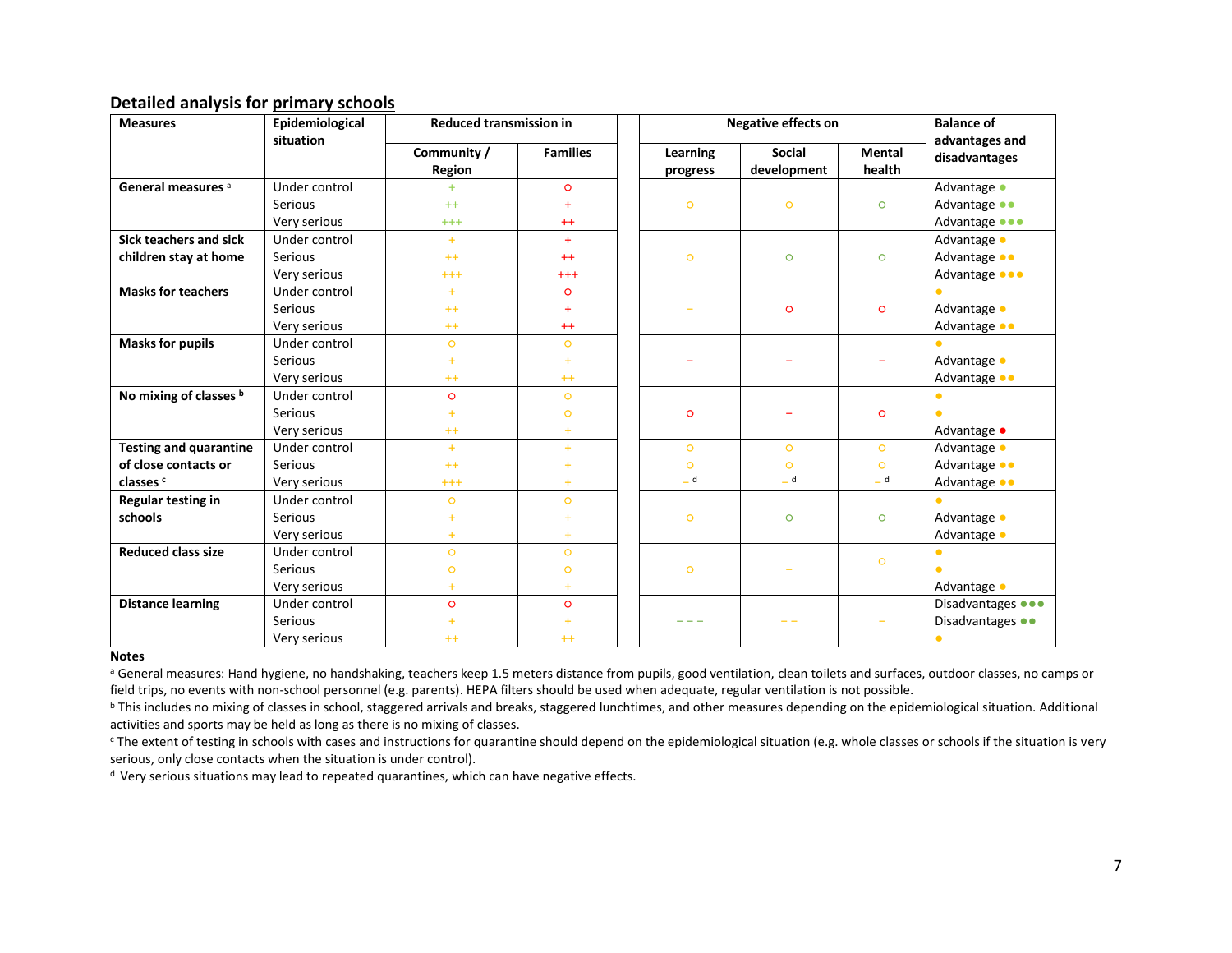# **Detailed analysis for secondary level I**

| <b>Measures</b>                   | Epidemiological | <b>Reduced transmission in</b> |                      |  | <b>Negative effects on</b> | <b>Balance of</b> |               |                                 |
|-----------------------------------|-----------------|--------------------------------|----------------------|--|----------------------------|-------------------|---------------|---------------------------------|
|                                   | situation       | Community /                    | <b>Families</b>      |  | Learning                   | Social            | <b>Mental</b> | advantages and<br>disadvantages |
|                                   |                 | Region                         |                      |  | progress                   | development       | health        |                                 |
| General measures <sup>a</sup>     | Under control   | $+$                            | $\circ$              |  |                            |                   |               | Advantage •                     |
|                                   | Serious         | $++$                           | $\ddot{}$            |  | $\circ$                    | $\circ$           | $\circ$       | Advantage ••                    |
|                                   | Very serious    | $^{+++}$                       | $++$                 |  |                            |                   |               | Advantage •••                   |
| Sick teachers and sick            | Under control   | $+$                            | $+$                  |  |                            |                   |               | Advantage •                     |
| children stay at home             | <b>Serious</b>  | $++$                           | $++$                 |  | $\circ$                    | $\circ$           | $\circ$       | Advantage ••                    |
|                                   | Very serious    | $^{+++}$                       | $^{+++}$             |  |                            |                   |               | Advantage •••                   |
| <b>Masks for teachers</b>         | Under control   | $+$                            | $\circ$              |  |                            |                   | $\circ$       | Advantage •                     |
|                                   | <b>Serious</b>  | $++$                           | $+$                  |  | $\circ$                    | $\circ$           |               | Advantage ••                    |
|                                   | Very serious    | $^{++}$                        | $++$                 |  |                            |                   |               | Advantage ••                    |
| <b>Masks for pupils</b>           | Under control   | $\circ$                        | $\circ$              |  |                            |                   |               |                                 |
|                                   | <b>Serious</b>  | $\ddot{}$                      | $\ddot{\phantom{1}}$ |  | $\circ$                    | $\circ$           | $\circ$       | Advantage •                     |
|                                   | Very serious    | $++$                           | $++$                 |  |                            |                   |               | Advantage ••                    |
| No mixing of classes b            | Under control   | $\circ$                        | $\circ$              |  |                            |                   |               |                                 |
|                                   | <b>Serious</b>  | $\ddot{}$                      | $\circ$              |  | $\circ$                    | $\circ$           | $\circ$       | Advantage •                     |
|                                   | Very serious    | $^{++}$                        | $+$                  |  |                            |                   |               | Advantage ••                    |
| Testing and quarantine of         | Under control   | $+$                            | $+$                  |  | $\circ$                    | $\circ$           | $\circ$       | Advantage •                     |
| close contacts or classes c       | <b>Serious</b>  | $++$                           | ÷                    |  | $\circ$                    | $\circ$           | $\circ$       | Advantage ••                    |
|                                   | Very serious    | $^{+++}$                       | $+$                  |  | _ d                        | $= d$             | $= d$         | Disadvantage <b>OR</b>          |
| <b>Regular testing in schools</b> | Under control   | $\circ$                        | $\circ$              |  |                            |                   |               |                                 |
|                                   | <b>Serious</b>  | $\ddot{\phantom{1}}$           |                      |  | $\circ$                    | $\circ$           | $\circ$       | Advantage •                     |
|                                   | Very serious    | $\ddot{\phantom{1}}$           | $+$                  |  |                            |                   |               | Advantage •                     |
| <b>Reduced class size</b>         | Under control   | $\circ$                        | $\circ$              |  |                            |                   |               |                                 |
|                                   | <b>Serious</b>  | $\circ$                        | $\circ$              |  | $\circ$                    | $\circ$           | $\circ$       |                                 |
|                                   | Very serious    | $+$                            | $+$                  |  |                            |                   |               | Advantage •                     |
| <b>Distance learning</b>          | Under control   | $\circ$                        | $\circ$              |  |                            |                   |               | Disadvantages ••                |
|                                   | Serious         |                                |                      |  |                            |                   |               | $\bullet$                       |
|                                   | Very serious    | $^{++}$                        | $++$                 |  |                            |                   |               | Advantage •                     |

#### **Notes**

<sup>a</sup> General measures: Hand hygiene, no handshaking, teachers keep 1.5 meters distance from pupils, good ventilation, clean toilets and surfaces, outdoor classes, no camps or field trips, no events with non-school personnel (e.g. parents). HEPA filters should be used when adequate, regular ventilation is not possible.

**b** This includes no mixing of classes at school, staggered arrivals and breaks, staggered lunchtimes, and other measures depending on the epidemiological situation. Additional activities and sports may be held as long as there is no mixing of classes.

<sup>c</sup> The extent of testing in schools with cases and instructions for quarantine should depend on the epidemiological situation (e.g. whole classes or schools if the situation is very serious, only close contacts when the situation is under control).

<sup>d</sup> Very serious situations may lead to repeated quarantines, which can have negative effects.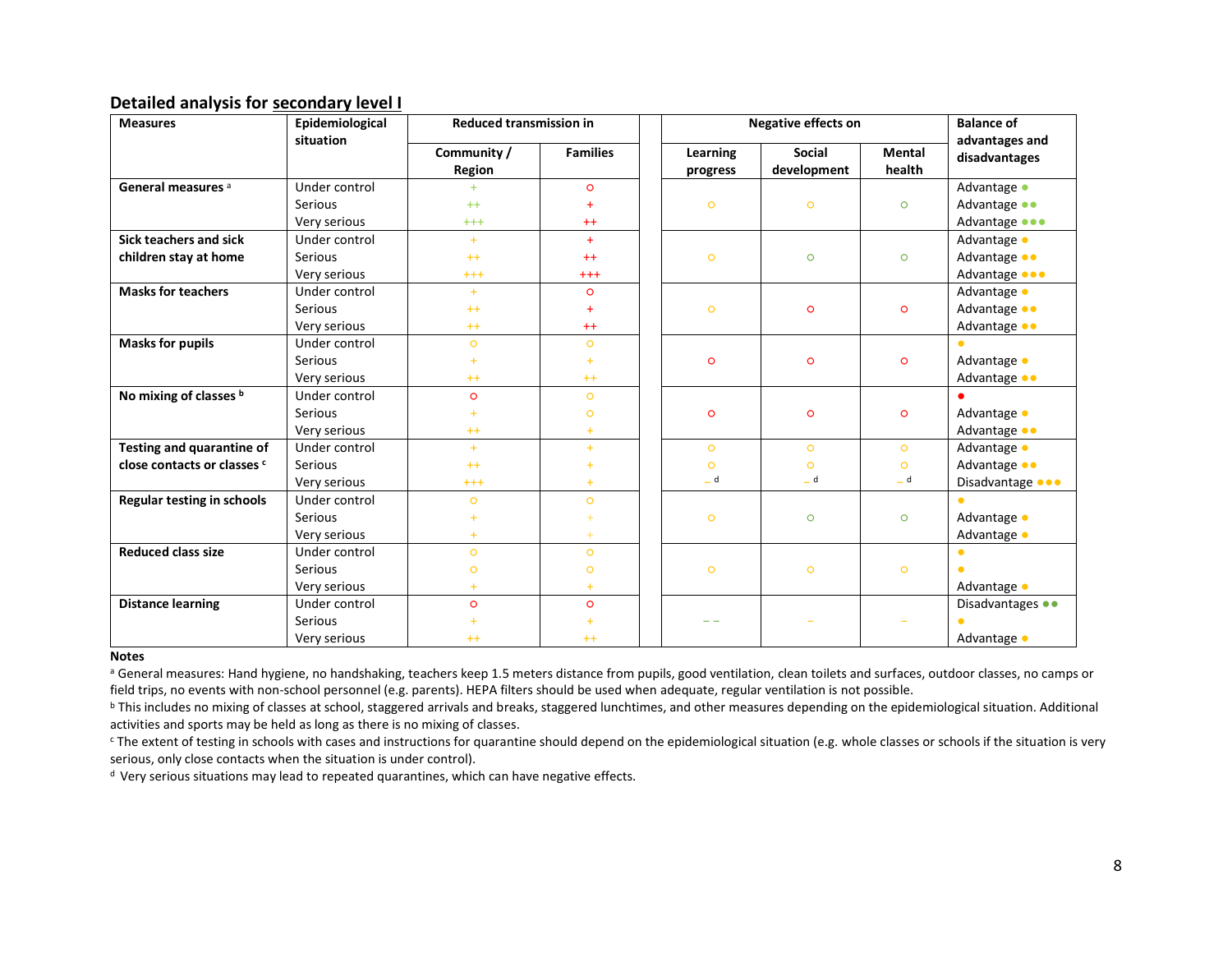### **Detailed analysis for secondary level II**

| <b>Measures</b>                   | Epidemiological<br>situation | <b>Reduced transmission in</b> |                 | <b>Negative effects on</b> | <b>Balance of</b>            |                         |                                 |
|-----------------------------------|------------------------------|--------------------------------|-----------------|----------------------------|------------------------------|-------------------------|---------------------------------|
|                                   |                              | Community /<br><b>Region</b>   | <b>Families</b> | Learning<br>progress       | <b>Social</b><br>development | <b>Mental</b><br>health | advantages and<br>disadvantages |
| General measures <sup>a</sup>     | Under control                | $+$                            | $\circ$         |                            |                              |                         | Advantage •                     |
|                                   | Serious                      | $++$                           | ÷               | $\circ$                    | $\circ$                      | $\circ$                 | Advantage ••                    |
|                                   | Very serious                 | $^{+++}$                       | $++$            |                            |                              |                         | Advantage <b></b>               |
| Sick teachers and sick            | Under control                | $+$                            | $+$             |                            |                              |                         | Advantage •                     |
| children stay at home             | Serious                      | $++$                           | $++$            | $\circ$                    | $\circ$                      | $\circ$                 | Advantage ••                    |
|                                   | Very serious                 | $^{+++}$                       | $^{+++}$        |                            |                              |                         | Advantage <b>OOO</b>            |
| <b>Masks for teachers</b>         | Under control                | $+$                            | $\circ$         |                            |                              |                         | Advantage •                     |
|                                   | Serious                      | $++$                           | $\ddot{}$       | $\circ$                    | $\circ$                      | $\circ$                 | Advantage ••                    |
|                                   | Very serious                 | $++$                           | $++$            |                            |                              |                         | Advantage ••                    |
| <b>Masks for pupils</b>           | Under control                | $\circ$                        | $\circ$         |                            |                              |                         |                                 |
|                                   | Serious                      | ÷                              | ÷.              | $\circ$                    | $\circ$                      | $\circ$                 | Advantage •                     |
|                                   | Very serious                 | $++$                           | $++$            |                            |                              |                         | Advantage ••                    |
| No mixing of classes b            | Under control                | $\circ$                        | $\circ$         |                            |                              |                         |                                 |
|                                   | <b>Serious</b>               |                                | $\circ$         | $\circ$                    | $\circ$                      | $\circ$                 | Advantage •                     |
|                                   | Very serious                 | $++$                           | $\ddot{}$       |                            |                              |                         | Advantage ••                    |
| Testing and quarantine of         | Under control                | $+$                            | $+$             | $\circ$                    | $\circ$                      | $\circ$                 | Advantage •                     |
| close contacts or classes c       | Serious                      | $++$                           |                 | $\circ$                    | $\circ$                      | $\circ$                 | Advantage ••                    |
|                                   | Very serious                 | $^{+++}$                       | $+$             | _ d                        | $-d$                         | _ d                     | Advantage <b></b>               |
| <b>Regular testing in schools</b> | Under control                | $\circ$                        | $\circ$         |                            |                              |                         | $\bullet$                       |
|                                   | Serious                      |                                |                 | $\circ$                    | $\circ$                      | $\circ$                 | Advantage •                     |
|                                   | Very serious                 | $+$                            | ÷               |                            |                              |                         | Advantage •                     |
| <b>Reduced class size</b>         | Under control                | $\circ$                        | $\circ$         |                            |                              |                         | $\bullet$                       |
|                                   | Serious                      | $\circ$                        | $\circ$         | $\circ$                    | $\circ$                      | $\circ$                 | ٠                               |
|                                   | Very serious                 | $+$                            | $+$             |                            |                              |                         | Advantage •                     |
| <b>Distance learning</b>          | Under control                | $\circ$                        | $\circ$         |                            |                              |                         | Disadvantage •                  |
|                                   | Serious                      |                                |                 | $-$ e                      |                              |                         | Advantage •                     |
|                                   | Very serious                 | $++$                           | $++$            |                            |                              |                         | Advantage ••                    |

#### **Notes**

a General measures: Hand hygiene, no handshaking, teachers keep 1.5 meters distance from pupils, good ventilation, clean toilets and surfaces, outdoor classes, no camps or field trips, no events with non-school personnel (e.g. parents). HEPA filters should be used when adequate ventilation is not possible.

<sup>b</sup> This includes no mixing of classes at school, staggered arrivals and breaks, staggered lunchtimes, and other measures depending on the epidemiological situation. Additional activities and sports may be held as long as there is no mixing of classes.

<sup>c</sup> The extent of testing in schools with cases and instructions for quarantine should depend on the epidemiological situation (e.g. whole classes or schools if the situation is very serious, only close contacts when the situation is under control).

<sup>d</sup> Very serious situations may lead to repeated quarantines, which can have negative effects.

<sup>e</sup> A slightly smaller negative effect can be assumed for gymnasiums than at secondary level I.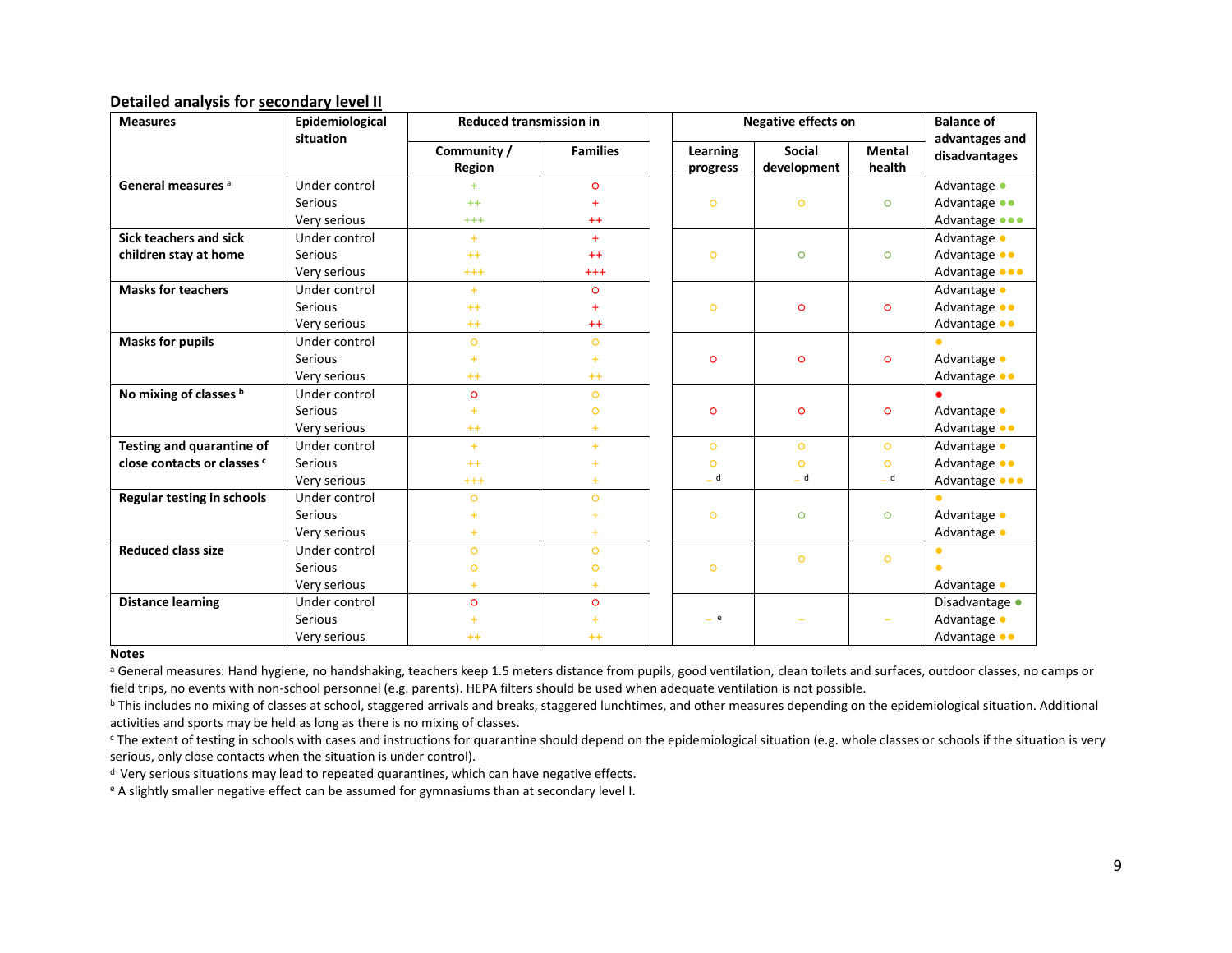# **References on SARS-CoV-2 and schools**

### **General reviews and recommendations**

ECDC review from 12/2020 (includes description of a wide range of mitigation measures in European countries)<sup>1</sup> CDC recommendations <sup>2</sup> Review in school guidelines in other countries <sup>3</sup> Risk reduction in schools, Harvard School of Public Health <sup>4</sup> Transmission clusters review (few schools among clusters) <sup>5</sup>

# **Transmission in households and schools**

Viner review <sup>6</sup> Madewell review<sup>7</sup> Krishnaratne <sup>8</sup> Hyde<sup>9</sup> Individual studies <sup>10</sup>–<sup>12</sup>

## **Case studies on outbreaks**

Outbreaks in camps <sup>13</sup> Outbreak in Israel, <sup>14</sup> Chile, <sup>15</sup> France <sup>16</sup> Sweden<sup>17</sup> New Zealand<sup>18</sup>

### **Contact tracing, overall prevalence, and modeling effect of closure on incidence**

UK <sup>19</sup> Germany <sup>20</sup> Italy <sup>21</sup> Ireland <sup>22</sup> Australia <sup>23</sup> Singapore<sup>24</sup> US <sup>25</sup>–<sup>27</sup> South Korea 28,29 Japan 30 Finland <sup>31</sup> Netherlands <sup>32</sup>

### **Specific measures in schools**

In-person learning not associated with increased cases in US 33 Preprints of modeling effect of specific school NPIs in US 34,35 Modeling: reopening with reduction of contacts is safe <sup>36</sup>

### **Other important studies**

Gargle study in Austria <sup>37</sup> Point-prevalence monitoring studies in UK (includes children and schools) 38,39 Ecological studies of NPI effect <sup>40</sup>–<sup>43</sup> Modeling of UK tiered lockdown and school closures 44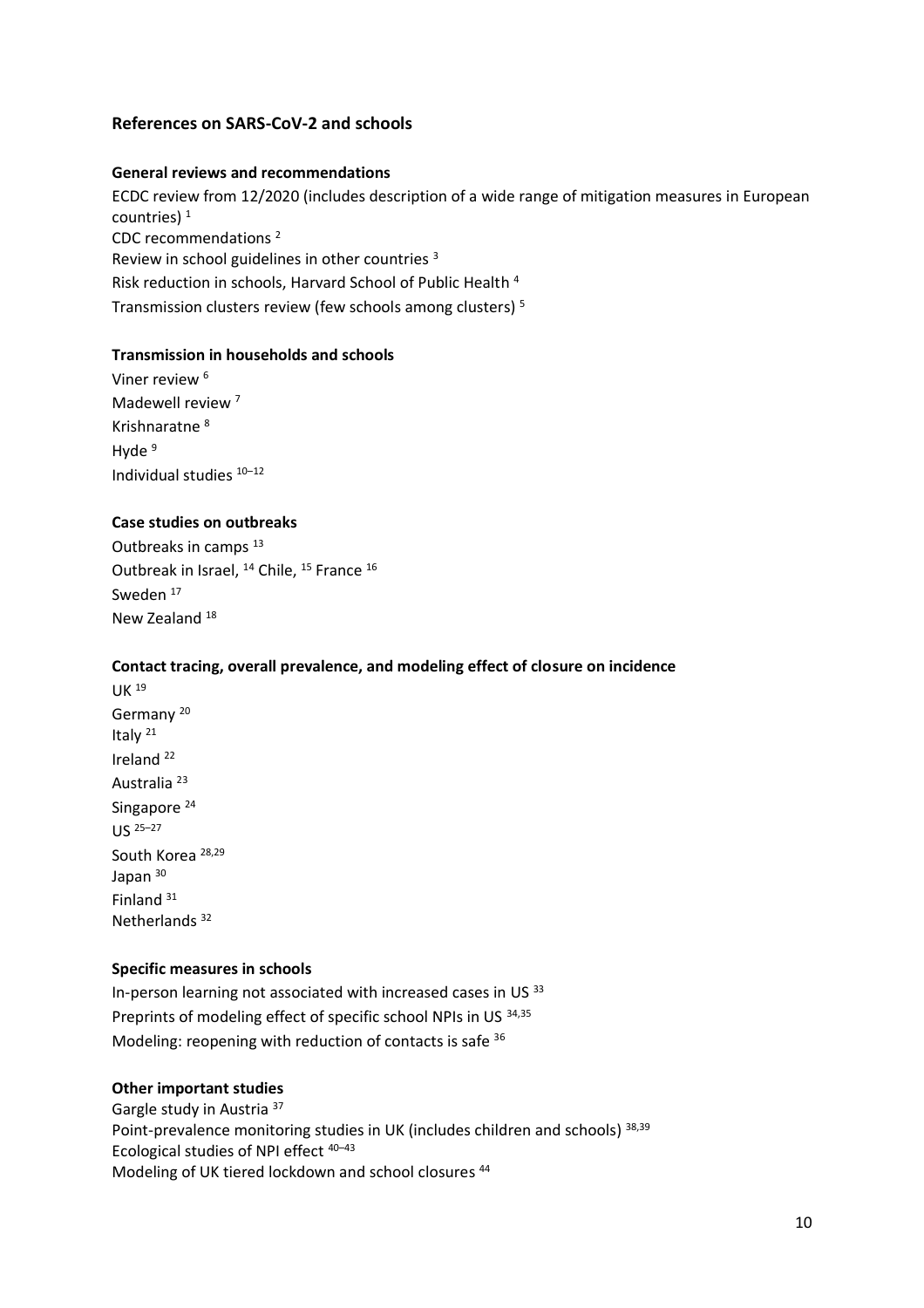# **Impact of school closures**

UNESCO position <sup>45</sup> European Commission brief on educational inequalities <sup>46</sup> Modeling of lifetime impact in US 47,48 Maltreatment and domestic violence 49,50 Mental health (see references in this article)<sup>51</sup> Academic achievement 48,52 Comments and reviews <sup>53</sup> Social and economic impact <sup>54</sup> Downstream effects<sup>55</sup> Risk of obesity, <sup>56</sup> physical inactivity, sleep <sup>57,58</sup>

- 1 COVID-19 in children and the role of school settings in transmission first update. https://www.ecdc.europa.eu/en/publications-data/children-and-school-settings-covid-19 transmission#no-link (accessed Jan 16, 2021).
- 2 Operating schools during COVID-19: CDC's Considerations | CDC. https://www.cdc.gov/coronavirus/2019-ncov/community/schoolschildcare/schools.html?CDC\_AA\_refVal=https%3A%2F%2Fwww.cdc.gov%2Fcoronavirus%2F2 019-ncov%2Fcommunity%2Fschools-childcare%2Fguidance-for-schools.html (accessed Jan 16, 2021).
- 3 Lo Moro G, Sinigaglia T, Bert F, Savatteri A, Gualano MR, Siliquini R. Reopening schools during the COVID-19 pandemic: overview and rapid systematic review of guidelines and recommendations on preventive measures and the management of cases. *Int J Environ Res Public Health* 2020; **17**: 8839.
- 4 Jones E, Young A, Clevenger K, *et al.* Healthy schools: risk reduction strategies for reopening schools. https://www.cfsd16.org/application/files/1915/9583/7583/Risk\_Reduction\_Strategies\_for\_R eopening\_Schools\_Harvard.pdf.
- 5 Leclerc QJ, Fuller NM, Knight LE, Funk S, Knight GM. What settings have been linked to SARS-CoV-2 transmission clusters? *Wellcome Open Res* 2020; **5**. DOI:10.12688/wellcomeopenres.15889.2.
- 6 Viner RM, Mytton OT, Bonell C, *et al.* Susceptibility to SARS-CoV-2 Infection among children and adolescents compared with adults. *JAMA Pediatr* 2020; published online Sept 25. DOI:10.1001/jamapediatrics.2020.4573.
- 7 Madewell ZJ, Yang Y, Longini IM, Halloran ME, Dean NE. Household transmission of SARS-CoV-2. *JAMA Netw Open* 2020; **3**: e2031756.
- 8 Krishnaratne S, Pfadenhauer LM, Coenen M, *et al.* Measures implemented in the school setting to contain the COVID-19 pandemic: a rapid scoping review. *Cochrane Database Syst Rev* 2020; published online Dec 17. DOI:10.1002/14651858.CD013812.
- 9 Hyde Z. COVID-19, children and schools: overlooked and at risk. *Med J Aust* 2020; **213**: 444- 446.e1.
- 10 Grijalva CG, Rolfes MA, Zhu Y, *et al.* Transmission of SARS-COV-2 Infections in households Tennessee and Wisconsin, April–September 2020. *MMWR Morb Mortal Wkly Rep* 2020; **69**. DOI:10.15585/mmwr.mm6944e1.
- 11 Park Y, Choe Y, Park O, *et al.* Contact tracing during coronavirus disease outbreak, South Korea, 2020. *Emerg Infect Dis* 2020; **26**. DOI:10.3201/EID2610.201315.
- 12 Somekh E, Gleyzer A, Heller E, *et al.* The role of children in the dynamics of intra family coronavirus 2019 spread in densely populated area. *Pediatr Infect Dis J* 2020; **39**: e202–4.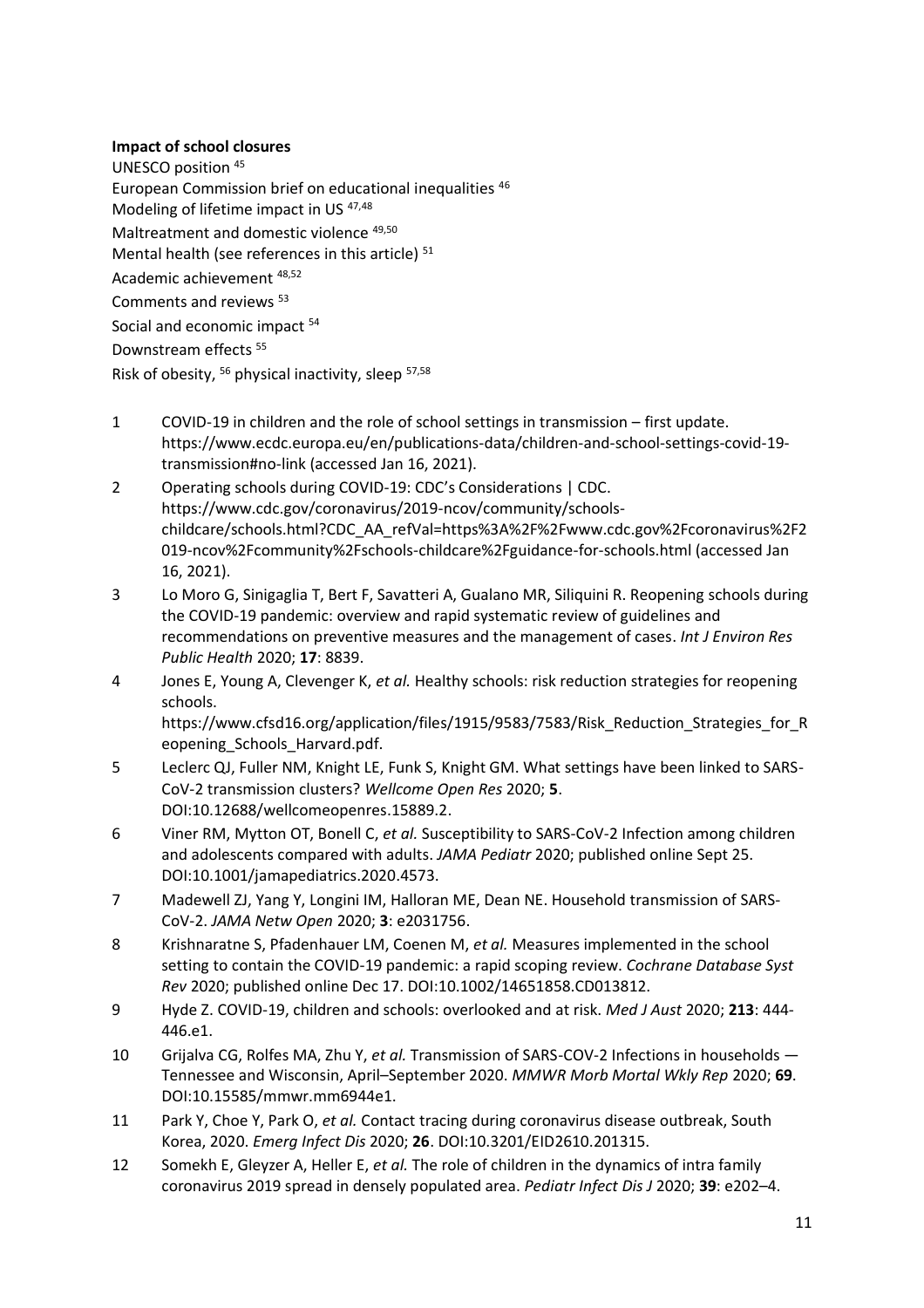- 13 Szablewski CM, Chang KT, Brown MM, *et al.* SARS-CoV-2 Transmission and infection among attendees of an overnight camp — Georgia, June 2020. *MMWR Morb Mortal Wkly Rep* 2020; **69**: 1023–5.
- 14 Stein-Zamir C, Abramson N, Shoob H, *et al.* A large COVID-19 outbreak in a high school 10 days after schools' reopening, Israel, May 2020. *Eurosurveillance* 2020; **25**: 2001352.
- 15 Torres JP, Piñera C, De La Maza V, *et al.* Severe acute respiratory syndrome coronavirus 2 antibody prevalence in blood in a large school community subject to a coronavirus disease 2019 outbreak: a cross-sectional study. *Clin Infect Dis* 2020; published online July 10. DOI:10.1093/cid/ciaa955.
- 16 Fontanet A, Tondeur L, Madec Y, *et al.* Cluster of COVID-19 in northern France: a retrospective closed cohort study. *SSRN Electron J* 2020; DOI:10.1101/2020.04.18.20071134.
- 17 Vogel G. How Sweden wasted a 'rare opportunity' to study coronavirus in schools. *Science (80- )* 2020; published online May 22. DOI:10.1126/science.abc9565.
- 18 COVID-19: Current cases | Ministry of Health NZ. https://www.health.govt.nz/ourwork/diseases-and-conditions/covid-19-novel-coronavirus/covid-19-data-andstatistics/covid-19-current-cases (accessed Jan 16, 2021).
- 19 Ismail SA, Saliba V, Bernal JL, Ramsay ME, Ladhani SN. SARS-CoV-2 infection and transmission in educational settings: a prospective, cross-sectional analysis of infection clusters and outbreaks in England. *Lancet Infect Dis*; 2020. DOI:10.1016/S1473-3099(20)30882-3.
- 20 Otte im Kampe E, Lehfeld A-S, Buda S, Buchholz U, Haas W. Surveillance of COVID-19 school outbreaks, Germany, March to August 2020. *Eurosurveillance* 2020; **25**: 2001645.
- 21 Larosa E, Djuric O, Cassinadri M, *et al.* Secondary transmission of COVID-19 in preschool and school settings in northern Italy after their reopening in September 2020: a population-based study. *Eurosurveillance* 2020; **25**: 2001911.
- 22 Heavey L, Casey G, Kelly C, Kelly D, McDarby G. No evidence of secondary transmission of COVID-19 from children attending school in Ireland, 2020. *Eurosurveillance* 2020; **25**: 2000903.
- 23 Macartney K, Quinn HE, Pillsbury AJ, *et al.* Transmission of SARS-CoV-2 in Australian educational settings: a prospective cohort study. *Lancet Child Adolesc Heal* 2020; **0**. DOI:10.1016/s2352-4642(20)30251-0.
- 24 Yung CF, Kam K, Nadua KD, *et al.* Novel coronavirus 2019 transmission risk in educational settings. *Clin Infect Dis* 2020; published online June 25. DOI:10.1093/cid/ciaa794.
- 25 Link-Gelles R, DellaGrotta AL, Molina C, *et al.* Limited secondary transmission of SARS-CoV-2 in child care programs — Rhode Island, June 1–July 31, 2020. *MMWR Morb Mortal Wkly Rep* 2020; **69**: 1170–2.
- 26 Gilliam WS, Malik AA, Shafiq M, *et al.* COVID-19 Transmission in US child care programs. *Pediatrics* 2021; **147**: e2020031971.
- 27 Bayham J, Fenichel EP. Impact of school closures for COVID-19 on the US health-care workforce and net mortality: a modelling study. *Lancet Public Heal* 2020; **5**: e271–8.
- 28 Yoon Y, Kim KR, Park H, Kim S, Kim YJ. Stepwise school opening and an impact on the epidemiology of COVID-19 in the children. *J Korean Med Sci* 2020; **35**. DOI:10.3346/JKMS.2020.35.E414.
- 29 Kim J, Choe YJ, Lee J, *et al.* Role of children in household transmission of COVID-19. *Arch Dis Child* 2020: 1–3.
- 30 Iwata K, Doi A, Miyakoshi C. Was school closure effective in mitigating coronavirus disease 2019 (COVID-19)? Time series analysis using Bayesian inference. *Int J Infect Dis* 2020; **99**: 57– 61.
- 31 Kuitunen I, Haapanen M, Artama M, Renko M. Closing Finnish schools and day care centres had a greater impact on primary care than secondary care emergency department visits. *Acta*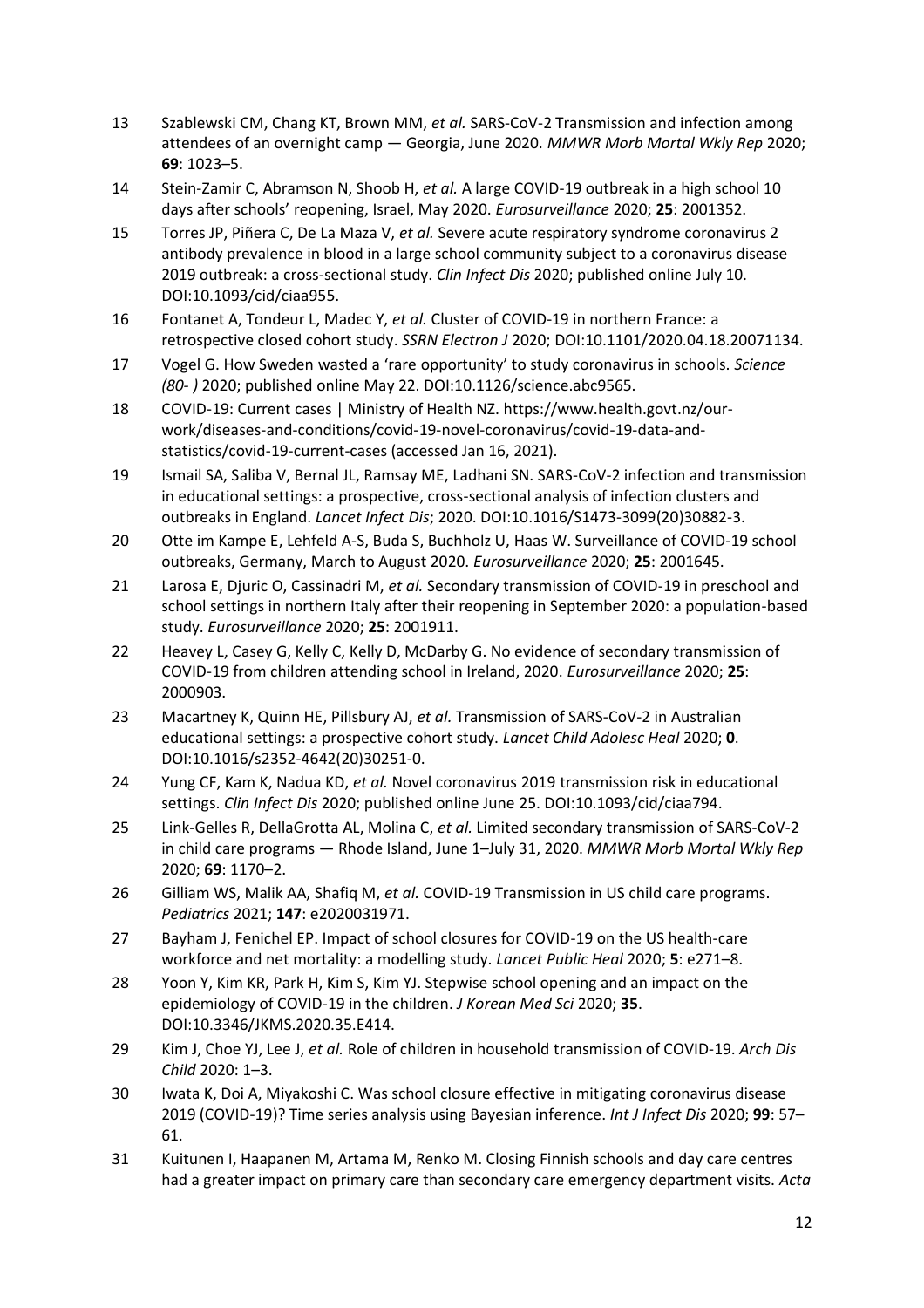*Paediatr* 2020: apa.15646.

- 32 Rozhnova G, Van Dorp CH, Bruijning-Verhagen P, *et al.* Model-based evaluation of schooland non-school-related measures to control the COVID-19 pandemic. *medRxiv* 2020. DOI:10.1101/2020.12.07.20245506.
- 33 Leidman E, Duca LM, Omura JD, Proia K, Stephens JW, Sauber-Schatz EK. COVID-19 Trends among persons aged 0–24 years — United States, March 1–December 12, 2020. *MMWR Morb Mortal Wkly Rep* 2021; **70**. DOI:10.15585/mmwr.mm7003e1.
- 34 Landeros A, Ji X, Lange KL, *et al.* An examination of school reopening strategies during the SARS-CoV-2 pandemic. *medRxiv* 2020. DOI:10.1101/2020.08.05.20169086.
- 35 Bershteyn A, Kim H-Y, Mcgillen J, Scott Braithwaite R. Which policies most effectively reduce SARS-CoV-2 transmission in schools? *medRxiv* 2020. DOI:10.1101/2020.11.24.20237305.
- 36 Lee B, Hanley JP, Nowak S, Bates JHT, Hébert-Dufresne L. Modeling the impact of school reopening on SARS-CoV-2 transmission using contact structure data from Shanghai. *BMC Public Health* 2020; **20**: 1713.
- 37 Willeit P, Krause R, Lamprecht B, *et al.* Prevalence of RT-PCR-detected SARS-CoV-2 infection at schools: first results from the Austrian School-SARS-CoV-2 Study. *medRxiv* 2021. DOI:10.1101/2021.01.05.20248952.
- 38 Riley S, Walters CE, Wang H, *et al.* REACT-1 round 7 updated report: regional heterogeneity in changes in prevalence of SARS-CoV-2 infection during the second national COVID-19 lockdown in England. *medRxiv* 2020. DOI:10.1101/2020.12.15.20248244.
- 39 COVID-19 Schools Infection Survey Round 1, England Office for National Statistics. https://www.ons.gov.uk/peoplepopulationandcommunity/healthandsocialcare/conditionsan ddiseases/bulletins/covid19schoolsinfectionsurveyround1england/november2020 (accessed Dec 19, 2020).
- 40 Islam N, Sharp SJ, Chowell G, *et al.* Physical distancing interventions and incidence of coronavirus disease 2019: Natural experiment in 149 countries. *BMJ* 2020; **370**: 2743.
- 41 Flaxman S, Mishra S, Gandy A, *et al.* Estimating the effects of non-pharmaceutical interventions on COVID-19 in Europe. *Nature* 2020; **584**: 257–61.
- 42 Haug N, Geyrhofer L, Londei A, *et al.* Ranking the effectiveness of worldwide COVID-19 government interventions. *Nat Hum Behav* 2020; **4**: 1303–12.
- 43 Auger KA, Shah SS, Richardson T, *et al.* Association between statewide school closure and COVID-19 incidence and mortality in the US. *JAMA* 2020; **324**: 859.
- 44 Davies NG, Barnard RC, Jarvis CI, *et al.* Association of tiered restrictions and a second lockdown with COVID-19 deaths and hospital admissions in England: a modelling study. *Lancet Infect Dis* 2020. DOI:10.1016/s1473-3099(20)30984-1.
- 45 UNESCO. School closures caused by Coronavirus (Covid-19). 2020. https://en.unesco.org/covid19/educationresponse (accessed Dec 19, 2020).
- 46 Educational inequalities in Europe and physical school closures during Covid-19 \*. https://ec.europa.eu/jrc/en/research/crosscutting-activities/fairness. (accessed Jan 16, 2021).
- 47 Christakis DA, Van Cleve W, Zimmerman FJ. Estimation of US children's educational attainment and years of life lost associated with primary school closures during the coronavirus disease 2019 pandemic. *JAMA Netw Open* 2020; **3**: e2028786.
- 48 Achievement gap and coronavirus | McKinsey. https://www.mckinsey.com/industries/publicand-social-sector/our-insights/covid-19-and-pupil-learning-in-the-united-states-the-hurtcould-last-a-lifetime (accessed Jan 16, 2021).
- 49 Cluver L, Lachman JM, Sherr L, *et al.* Parenting in a time of COVID-19. Lancet. 2020; **395**: e64.
- 50 Baron EJ, Goldstein EG, Wallace CT. Suffering in silence: How COVID- 19 school closures inhibit the reporting of child maltreatment. *J Public Econ* 2020; **190**: 104258.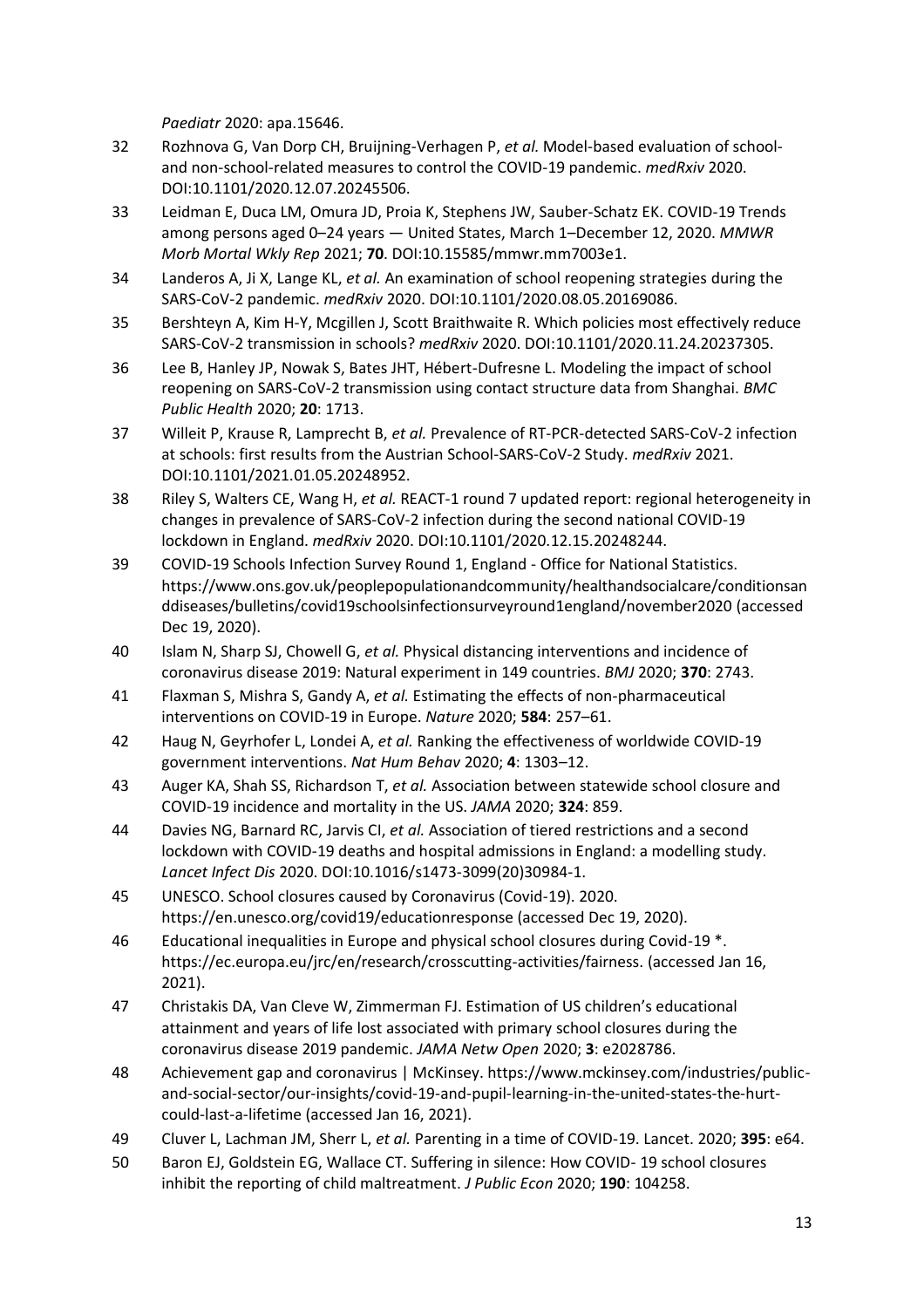- 51 Janssen LHC, Kullberg M-LJ, Verkuil B, *et al.* Does the COVID-19 pandemic impact parents' and adolescents' well-being? An EMA-study on daily affect and parenting. *PLoS One* 2020; **15**: e0240962.
- 52 Kuhfeld M, Soland J, Tarasawa B, Johnson A, Ruzek E, Liu J. Projecting the Potential Impact of COVID-19 School Closures on Academic Achievement. *Educ Res* 2020; **49**: 549–65.
- 53 Wang G, Zhang Y, Zhao J, Zhang J, Jiang F. Mitigate the effects of home confinement on children during the COVID-19 outbreak. Lancet. 2020; **395**: 945–7.
- 54 Chen WC, Huang AS, Chuang JH, Chiu CC, Kuo HS. Social and economic impact of school closure resulting from pandemic influenza A/H1N1. *J Infect* 2011; **62**: 200–3.
- 55 Thomas J, Kneale D, O'Mara-Eves A, Rees R. School closure in response to epidemic outbreaks: Systems-based logic model of downstream impacts. *F1000Research* 2020; **9**. DOI:10.12688/f1000research.23631.1.
- 56 Rundle AG, Park Y, Herbstman JB, Kinsey EW, Wang YC. COVID-19–related school closings and risk of weight gain among children. Obesity. 2020; **28**: 1008–9.
- 57 Weaver RG, Beets MW, Perry M, *et al.* Changes in children's sleep and physical activity during a 1-week versus a 3-week break from school: a natural experiment. *Sleep* 2019; **42**. DOI:10.1093/sleep/zsy205.
- 58 Moore SA, Faulkner G, Rhodes RE, *et al.* Impact of the COVID-19 virus outbreak on movement and play behaviours of Canadian children and youth: a national survey. *Int J Behav Nutr Phys Act* 2020; **17**: 85.

# **Evidence from Switzerland**

# **Studies in schools**

Ciao Corona Testing in summer <sup>1</sup> Ciao Corona Testing in Autumn <sup>2</sup> Ciao Corona Acute testing in Autumn <sup>3</sup>

# **Studies in households, random samples**

Geneva study <sup>4</sup> Geneva study – household transmission less likely from children <sup>5</sup> Contact tracing in families with children <sup>6</sup>

**Testing criteria for children**

BAG <sup>7</sup>

# **Other**

Learning outcomes – worse in primary than secondary schools and individual variation 8 Survey on compliance with NPI in young people (largely compliant)<sup>9</sup>

- 1 Ulyte A, Radtke T, Abela IA, *et al.* Variation in SARS-CoV-2 seroprevalence in school-children across districts, schools and classes. *medRxiv* 2020. DOI:10.1101/2020.09.18.20191254.
- 2 Ulyte A, Radtke T, Abela IA, *et al.* Clustering and longitudinal change in SARS-CoV-2 seroprevalence in school-children: prospective cohort study of 55 schools in Switzerland. *medRxiv* 2020. DOI:10.1101/2020.12.19.20248513.
- 3 Kriemler S, Ulyte A, Ammann P, *et al.* Surveillance of acute SARS-CoV-2 infections in school children and point-prevalence during a time of high community transmission in Switzerland. *medRxiv* 2020. DOI:10.1101/2020.12.24.20248558.